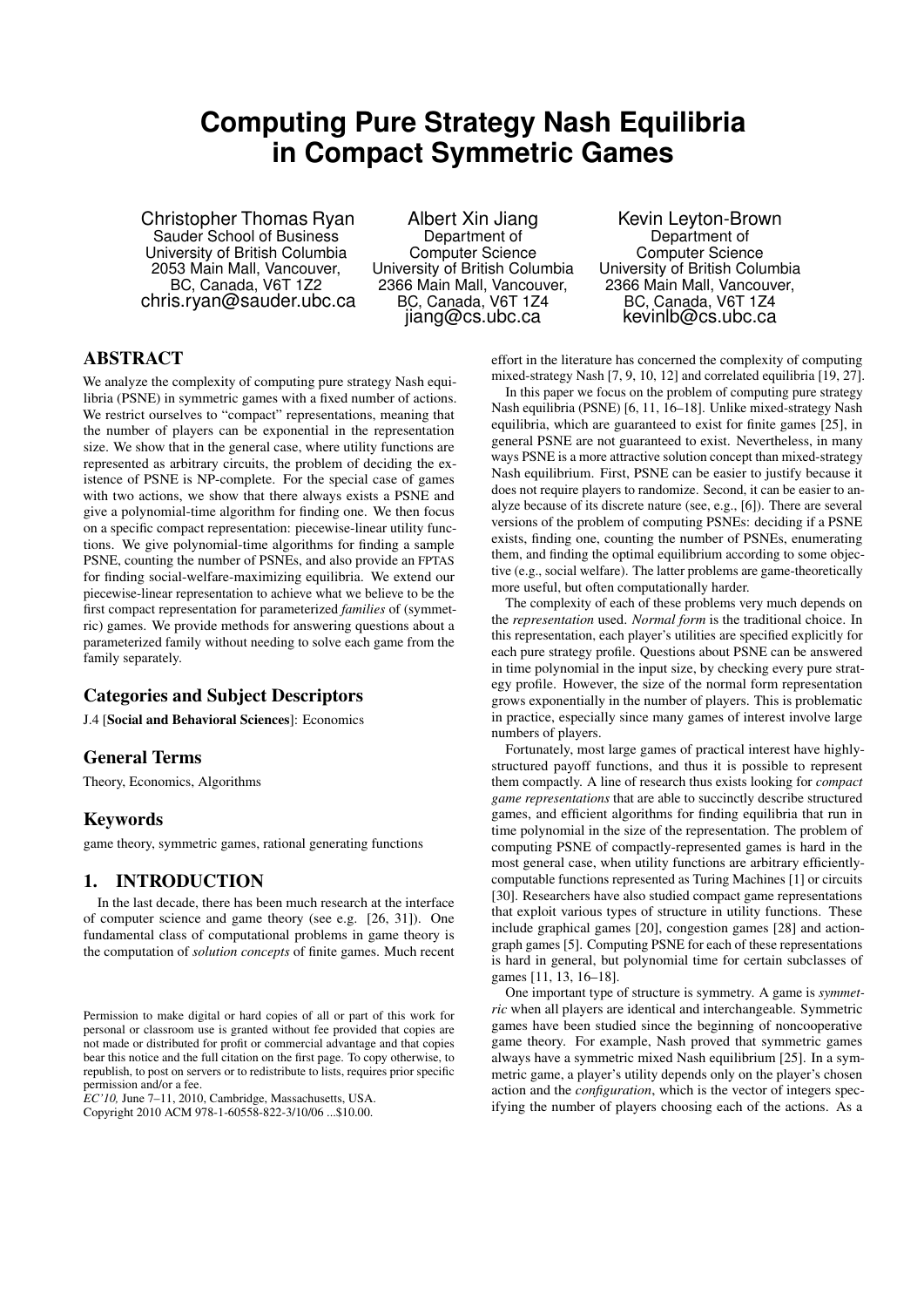result, symmetric games can be represented more compactly than games in normal form: we only need to specify a utility value for each action and each configuration. For a symmetric game with  $n$  players and  $m$  actions per player, the number of configurations is  $\binom{n+m-1}{m-1}$ . With fixed m, this grows like  $n^{m-1}$ , and  $\Theta(n^{m-1})$ numbers are required to specify the game. Questions about PSNE can be answered straightforwardly by checking all configurations, which requires polynomial time in the size of the representation, and polynomial time in n when m is fixed. Indeed, Brandt et al. [6] proved that the existence problem for PSNE of symmetric games with constant number of actions is in  $AC^0$ .

Existing work on symmetry in games focuses on utility functions that explicitly enumerate utility values for each configuration. However, more concise representations are possible when utility functions have additional structure. In symmetric games, the set of players can be specified implicitly by the integer  $n$ , requiring only  $\log n$  bits to represent. If utility functions can be represented in size polynomial in the number of bits needed to represent the configuration vector, the game can be represented in size polynomial in  $log n$ . Thus, such a "compact" representation is able to specify games with a number of players exponential in the input size.

In this paper, we consider the complexity of computing PSNE for symmetric games with compactly-represented utility functions. We first look at the most general setting, where the utility functions are represented as circuits whose inputs are binary representations of the configuration vector. We show that even with a fixed number of actions, the problem of deciding the existence of PSNE is NPcomplete. The only exception is the case of two actions, for which we show that there always exists a PSNE and present an algorithm that identifies such an equilibrium in polynomial time.

Our main positive result is the identification of a compact representation of utility with nice computational properties—piecewise linear functions of the configuration vector. Piecewise linear functions are a natural and convenient way of representing utilities. For this setting, we present novel algorithms for finding a sample PSNE and for counting the number of PSNEs. When the number of actions is fixed, these algorithms run in polynomial time. In particular, if the total number of pieces is bounded by a polynomial of  $\log n$ , then we achieve an exponential improvement over the algorithm of Brandt et al. [6], which scales polynomially with  $n$ . Our techniques also yield a *polynomial-space, polynomial-delay* output-sensitive algorithm for enumerating the set of PSNE, and an FPTAS for finding social-welfare maximizing equilibria.

Furthermore, we are able to extend this piecewise-linear representation to model parameterized families of symmetric games. While existing literature on equilibrium computation focused on finding equilibria in a single game, in many practical applications of game-theoretic analysis we are interested in questions about Nash equilibria of a *family* of games. For example, in mechanism design, the designer may want to choose from a family of games so that an equilibrium of the chosen game maximizes a given objective. As another example, an econometrician may be given data about agents' observed behavior and wants to estimate parameters of the underlying game. To address such problems, existing equilibrium computation approaches would be forced to solve many individual games from the family, which can be very costly. Our *parameterized symmetric games* are to our knowledge the first compact representation of parameterized families of games. Leveraging this representation, we provide a methodology for solving optimization problems over PSNE of a family of symmetric games, without having to solve each individual game in the family. These include the problem of finding parameters that ensure equilibria that are close to

some observed configuration, and the problem of finding parameters that maximize the equilibrium payoff for the worst-off player.

The main challenge in constructing such polynomial-time algorithms is that the set of configurations (and, indeed, the set of PSNEs) can be exponential in the input size. Thus, approaches based on enumerating all configurations require exponential time. Furthermore, the constraints defining PSNE are not generally convex, so the problem cannot be formulated as an integer linear program in fixed dimension. Instead, our approach encodes the set of PSNEs in a compact form that has appealing computational properties. Specifically, we make use of the *rational generating function method* for representing and computing with sets of lattice points, due to Barvinok and Woods [4]. We model configurations as integer lattice points, and formulate the set of equilibrium configurations via operations on sets of lattice points in polyhedra; the resulting set of points can be encoded as a rational generating function of polynomial size.

The current paper relates to recent work coauthored by one of us [21]. This previous work introduced rational generating function methods to the algorithmic study of games, showing that they can be used to compute pure-strategy Nash equilibria of games in which the actions are lattice points in fixed-dimensional polyhedra and the utilities are given by piecewise linear functions. These results assumed a fixed number of players and made strong restrictions on the piecewise linear functions used to represent utilities. The key conceptual difference between the current paper and [21] is that lattice points are used to represent different things. In [21] lattice points directly represent actions, making the result more direct but the model more restrictive (actions scale in a restricted way and players are fixed). In the current paper's setting of symmetric games, lattice points arise more naturally as configurations, and the number of players scales freely and instead we fix the number of actions. The difference in setting from [21] gives rise to novel technical challenges, requiring different proof techniques based on disjoint set decompositions rather than [21]'s approach using integer projections. Furthermore, computing social welfare maximizing PSNEs (Section 4) presents a novel difficulty because in our setting social welfare becomes a non-linear function. We overcome this difficulty by adapting an FPTAS result of [14].

# 2. SYMMETRIC GAMES

A strategic game is defined by the tuple  $(n, \{A_i\}_{1 \leq i \leq n}, \{U_i\}_{1 \leq i \leq n})$ where *n* is the number of players, and for each player  $i$ ,  $A_i$  is her set of actions and  $U_i: \prod_j A_j \to \mathbb{Z}$  is her utility function. Throughout the paper we assume that utilities are integer-valued.<sup>1</sup>

Symmetric games are a class of strategic games in which each player has an identical set of actions A and for all permutation of players  $\pi : \{1, ..., n\} \to \{1, ..., n\},$ 

$$
U_i(a_1,\ldots,a_n) = U_{\pi(i)}(a_{\pi(1)},\ldots,a_{\pi(n)}).
$$

We consider  $n$ -player symmetric games in which the number of actions m is a fixed constant.

The outcomes of the game are sufficiently described by *configurations* of players; that is, a count of how many players take each action. A configuration is an m-dimensional vector  $x = (x_a : a \in A)$ , where  $x_a$  is the number of players taking action  $a$ . Let  $D$  denote the set of configurations:

$$
D = \left\{ \mathbf{x} \in \mathbb{Z}^m : \sum_{a \in A} x_a = n, x_a \ge 0 \text{ for all } a \in A \right\}.
$$
 (1)

<sup>1</sup>Since the set of PSNEs of a game is unchanged under scaling of its utilities by a constant, games with rational-valued utilities can be transformed to equivalent games with integer utilities.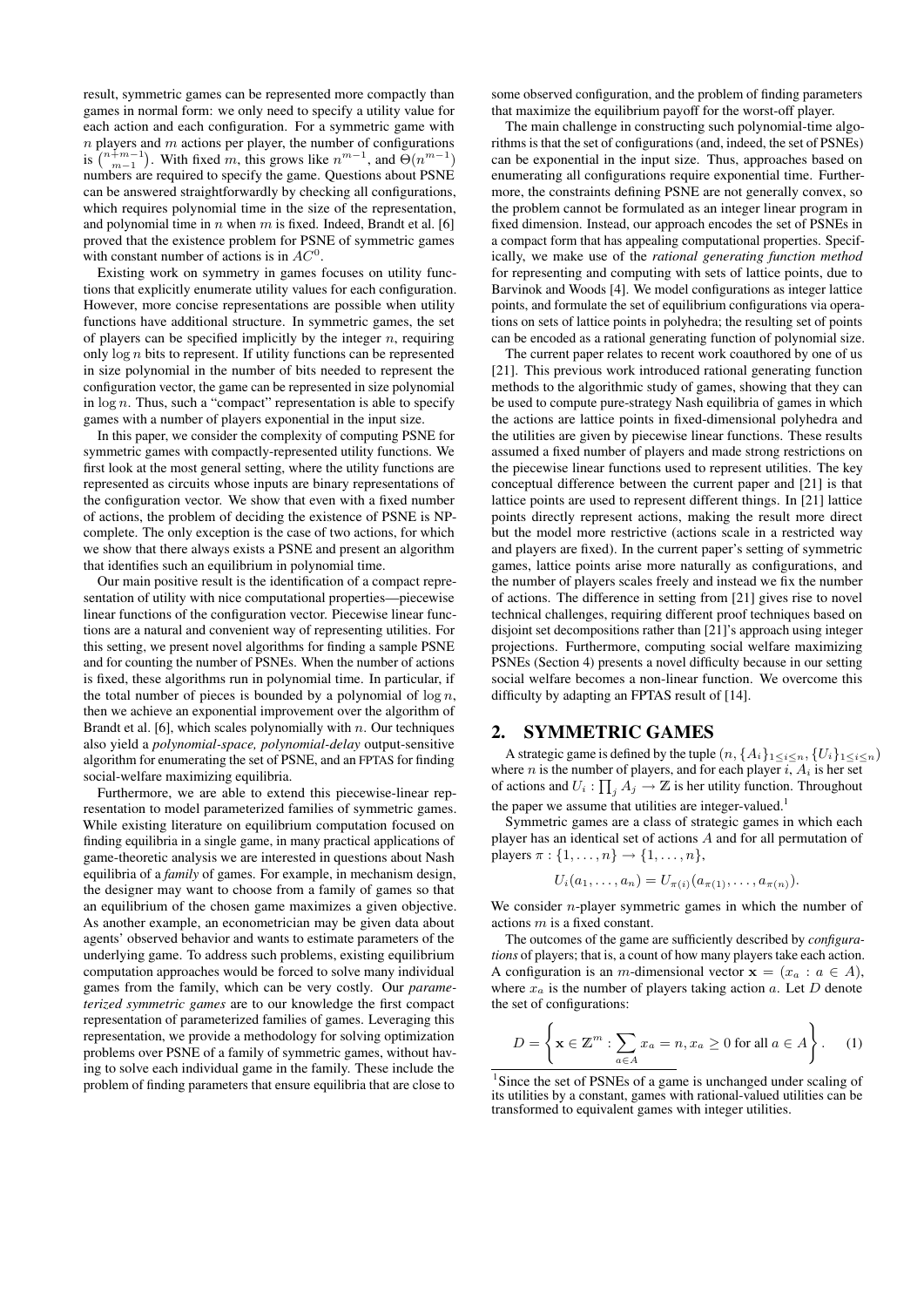The utility of a given player in a symmetric game depends only on the action played and the overall configuration. For each action  $a \in A$ , we have a function  $u_a$  defined over configurations in which at least one player takes action a. In particular,  $u_a(\mathbf{x})$  is the utility of playing action a in configuration x (provided  $x_a \ge 1$ ). The set of functions  $u_a$  for all  $a \in A$  is sufficient for specifying the utilities of the game. For the rest of the paper we call these  $u_a$  the utility functions and will not refer to the functions  $U_i$ .

A configuration  $x \in D$  is a *pure strategy Nash equilibrium configuration* (or simply a PSNE) if for all actions  $a$  and  $a'$  either no player takes action  $\alpha$  or the utility of a player playing action  $\alpha$  is no less than the utility he would receive from unilaterally deviating to action  $a'$ . Symbolically, let N denote the set of PSNE in a symmetric game. Then x is an element of N if for all  $a \in A$  either  $x_a = 0$  or for all  $a' \in A$ ,  $u_a(\mathbf{x}) \ge u_{a'}(\mathbf{x}+\mathbf{e}_{a'}-\mathbf{e}_a)$ , where  $\mathbf{e}_a$  is the *a*th unit vector with components  $e_{aa} = 1$  and  $e_{aa'} = 0$  for  $a' \neq a$ . Note that  $x + e_{a'} - e_a$  is the same configuration as x except that one player has deviated from playing action  $a$  to action  $a'$ . Similarly, for an integer  $\epsilon \geq 0$ , a configuration x is an  $\epsilon$ -PSNE if for all  $a \in A$ either  $x_a = 0$  or for all  $a' \in A$ ,  $u_a(\mathbf{x}) + \epsilon \ge u_{a'}(\mathbf{x} + \mathbf{e}_{a'} - \mathbf{e}_a)$ . In other words, each player in an  $\epsilon$ -PSNE can gain at most  $\epsilon$  by deviating from her current strategy.

## 2.1 Symmetric games with utilities represented as circuits

We want the utility functions to be compactly represented and efficiently computable. One approach is to model utility functions as circuits, as was done in previous work for general games [30]. In this subsection, we consider *circuit symmetric games*, a representation in which each utility function  $u_a$  is represented as a circuit whose input is a binary representation of the configuration vector x and output is a binary representation of the corresponding integer utility value. Since circuits can represent arbitrary integer functions of the inputs, this can represent all symmetric games with integer utilities. When utility functions can be specified as circuits with small numbers of gates, the representation size can be as small as  $O(\log n)$ .

We first consider the case with two actions,  $A = \{1, 2\}$ . In this case the game always has a PSNE. This follows from the fact that such a game can be formulated as a congestion game, which implies the existence of a PSNE [28]. (To see this, observe that  $u_1(\mathbf{x}) = u_1(x_1, n-x_1)$  is a function of only  $x_1$ ; similarly  $u_2(\mathbf{x}) =$  $u_2(n-x_2, x_2)$  is a function of only  $x_2$ .) The claim was also proven from first principles by [8].

However, even when a PSNE provably exists (or when a game is a congestion game), PSNEs can still be difficulty to find. We give an alternative proof of the existence of PSNE for these games that illustrates the structure of the strategy space, and then show how this structure can be exploited for efficient computation.

#### LEMMA 1. *Any symmetric game with two actions has a PSNE.*

PROOF. Given such a symmetric game, we construct the *deviation graph*, whose vertices are the configurations  $x \in D$ . There is a directed edge from  $x$  to  $x'$  if and only if a deviation by a single player from **x** results in **x'**. Since each **x** =  $(x_1, n - x_1)$ , where  $x_1$  is the number of agents playing action 1, we can identify each configuration by its first component. Under this mapping, the set of configurations corresponds to the set of integers  $\{0, \ldots, n\}$ . It is straightforward to see that the only edges in the deviation graph are between adjacent integers:  $i, j \in \{0, ..., n\}$  such that  $|i - j| = 1$ .

We then consider the *profitable deviation graph* (PDG), whose vertices are the same configurations and directed edges represent strictly profitable deviations. For example, if a deviation by one player in configuration x from action  $a$  to action  $3 - a$  results in configuration **x'**, and furthermore if  $u_{3-a}(\mathbf{x}') > u_a(\mathbf{x})$ , then the PDG has an edge from  $x$  to  $x'$ . Observe that the PDG is a subgraph of the deviation graph, and that if there is an edge from  $x$  to  $x'$  in the PDG, then there cannot be an edge from  $x'$  to  $x$ .

A sink of the PDG has no profitable deviations, which means that it is a PSNE. We claim that the PDG must have a sink. To see this, we can start at vertex 0 and follow the directed edges. Because the PDG is a subgraph of the deviation graph, each edge on this path must increase the vertex's index (in fact, by exactly one). Thus, the path must eventually stop at a sink.  $\square$ 

This proof suggests a straightforward algorithm for finding a PSNE: start at configuration 0 and follow the edges in the PDG. In fact by a similar argument any starting configuration would lead to a sink. Unfortunately this approach can take  $\Omega(n)$  steps before reaching a sink, which can be exponential in the representation size. Instead, we present a divide-and-conquer approach that exploits the structure of the PDG.

THEOREM 2. *For circuit symmetric games with two actions, a PSNE can be found in polynomial time.*

PROOF. Given such a game with  $n$  players, consider the configurations  $\lfloor \frac{n}{2} \rfloor$  and  $\lfloor \frac{n}{2} \rfloor + 1$ . There are three cases:

- 1. If there is an edge from  $\lfloor \frac{n}{2} \rfloor$  to  $\lfloor \frac{n}{2} \rfloor + 1$  in the PDG, then there must exist a PSNE in the subset  $\{\lfloor \frac{n}{2} \rfloor + 1, \ldots, n\}.$ This is because a path from  $\lfloor \frac{n}{2} \rfloor + 1$  must be increasing and eventually stop at a sink.
- 2. Likewise, if there is an edge from  $\lfloor \frac{n}{2} \rfloor + 1$  to  $\lfloor \frac{n}{2} \rfloor$ , there must exist a PSNE in the subset  $\{0, \ldots, \lfloor \frac{n}{2} \rfloor\}$ , since a path from  $\lfloor \frac{n}{2} \rfloor$  must be decreasing and stop at a sink.
- 3. If there is no edge between the two configurations, then there must exist a PSNE in each of the subsets  $\{0, \ldots, \lfloor \frac{n}{2} \rfloor\}$  and  $\{\lfloor \frac{n}{2} \rfloor + 1, \ldots, n\}.$

Our algorithm picks a subset that contains a PSNE, and then recursively bisects that subset. This process terminates at a PSNE after  $O(\log n)$  iterations. For each iteration, checking the existence of edges between two configurations requires evaluation of utility at the two configurations, which can be done in linear time for utility functions represented as circuits. Therefore the running time of this algorithm is  $O(|\Gamma| \log n)$ , where  $|\Gamma|$  is the size of the circuits.  $\Box$ 

Our next result shows that the problem of finding a PSNE in a circuit symmetric game becomes intractable once we go beyond two actions.

THEOREM 3. *For circuit symmetric games in which the number of actions is a fixed constant of at least three, the problem of determining the existence of PSNE is NP-complete.*

The proof follows from a reduction from CIRCUITSAT, and is given in Appendix A.

## 2.2 Symmetric games with piecewise linear utilities

The hardness result of Theorem 3 suggests that the circuit symmetric game representation is too general to be computationally useful in the worst case: it is powerful enough to encode NP-hard problems. Thus, computation of PSNE is intractable even if the representation is compact.

In this subsection and the rest of the paper, we consider utility functions represented as piecewise-linear functions. Piecewiselinear functions have been widely used as an approximation of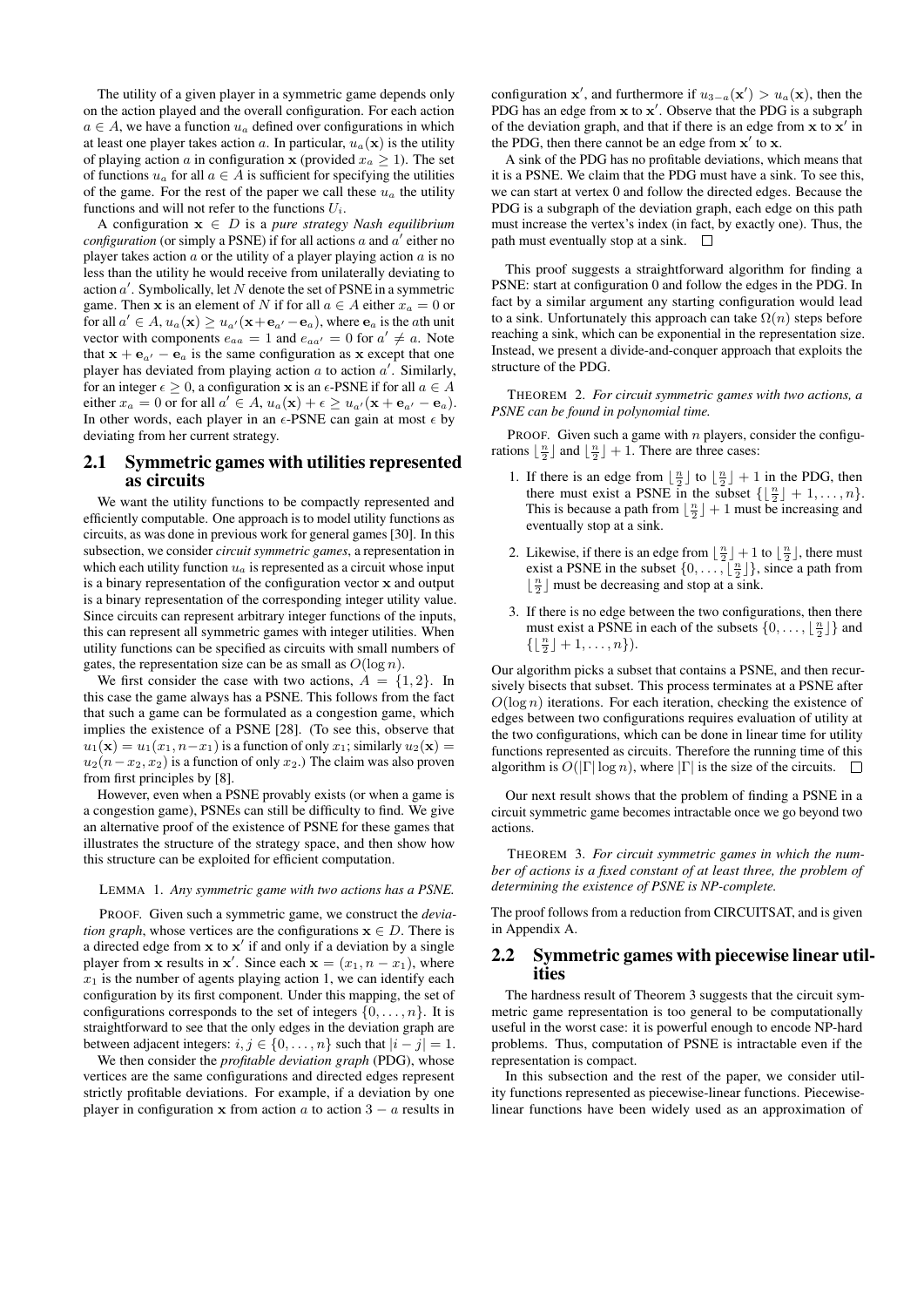arbitrary continuous functions. A recent example of their use in an economic context is [15], which considered piecewise-linear utilities in the computation of market equilibria in the Arrow-Debreu model, and presented a polynomial-time algorithm when utilities are piecewise-linear concave functions and the number of goods is constant.

Piecewise linear functions are normally defined over continuous domains, in which case it is sufficient to specify a polytopal subdivision of the domain and an affine function for each cell. The domain for our utility functions is the set of configurations  $D$ , a discrete set. Nevertheless we observe that  $D$  is the set of integer points in a polytope. Thus the definition of piecewise linear functions can be naturally extended to this setting. In particular, we specify a set of polytopes that induces a partition of the integer points D, and an affine function for each cell.

Formally, for each action  $a \in A$ , the piecewise linear utility function  $u_a(\mathbf{x})$  is given as follows. There is a finite set of polytopes  ${P_{aj}}_{j \in J_a}$  with index set  $J_a$  where the set of configurations  $\overrightarrow{D}$  is partitioned by the integer points in these polytopes. In other words,

$$
D = \biguplus_{j \in J_a} (P_{aj} \cap \mathbb{Z}^m),
$$

where the notation  $\biguplus$  signifies disjoint union. Each polytope  $P_{aj}$  =  $\{ \mathbf{x} \in \mathbb{R}^m : M_{aj} \mathbf{x} \leq \mathbf{b}_{aj} \}$  is given by an integer matrix  $M_{aj}$  and integer right-hand side vector  $\mathbf{b}_{aj}$ . Over each cell  $P_{aj} \cap \mathbb{Z}^m$  there is an affine function  $f_{aj}(\mathbf{x}) = \alpha_{aj} \cdot \mathbf{x} + \beta_{aj}$  with  $\alpha_{aj} \in \mathbb{Z}^m$  and  $\beta_{aj} \in \mathbb{Z}$ , such that

$$
u_a(\mathbf{x}) = f_{aj}(\mathbf{x}) \text{ for } \mathbf{x} \in P_{aj} \cap \mathbb{Z}^m. \tag{2}
$$

Thus, the piecewise linear utility function  $u_a(\mathbf{x})$  is input as the binary encoding of  $M_{aj}$ ,  $\mathbf{b}_{aj}$ ,  $\alpha_{aj}$  and  $\beta_{aj}$  for each  $j \in J_a$ .

We observe that a piecewise linear utility function can be represented as a circuit.<sup>2</sup> Also, given an arbitrary utility function, it can be described exactly by a piecewise linear function, although the number of pieces required may be  $\Theta(n^m)$  in general, in which case it is no longer compact in the sense we defined at the beginning of the paper.

Even if the utility functions cannot be exactly represented as piecewise-linear functions with a small number of pieces, piecewiselinear functions can still be useful as approximations of such utility functions. If for all configurations  $x$  and all actions  $a$  the difference between  $u_a(\mathbf{x})$  and its approximation  $\hat{u}_a(\mathbf{x})$  is at most  $\epsilon$ , then by a standard argument any Nash equilibrium of the approximate game is a  $2\epsilon$ -Nash equilibrium of the original game.

## 3. MAIN RESULT

Our paper's main positive result follows.

THEOREM 4 (INTUITIVE VERSION). *Consider a symmetric game with piecewise linear utilities given by a binary encoding of the number of players and of the utility functions. Then, when the number of actions* m *is fixed, there exists*

- *(i) a polynomial-time algorithm to compute the number of pure Nash equilibrium configurations;*
- *(ii) a polynomial-time algorithm to find a sample pure strategy Nash equilibrium, when at least one exists; and*

*(iii) a polynomial-space, polynomial-delay enumeration algorithm to enumerate all the pure Nash equilibrium configurations of the game.*

The proof of this theorem draws on the theory of rational generating functions for encoding lattice points sets in polyhedra. Below we state the results upon which our proof depends, but offer minimal motivation.<sup>3</sup>

#### 3.1 Rational generating functions

Rational generating functions are a method for compactly representing exponential-cardinality sets of integer points (in our case, configurations), for refining them (to yield only equilibrium configurations) and for efficiently supporting the computational operations of counting and enumerating set members.

Consider the *generating function* of the lattice point set  $P \cap \mathbb{Z}^m$ , which is defined as

$$
g(P \cap \mathbb{Z}^m; \xi) = \sum_{\mathbf{x} \in P \cap \mathbb{Z}^m} \xi^{\mathbf{x}}
$$

$$
= \sum_{\mathbf{x} \in P \cap \mathbb{Z}^m} \xi_1^{x_1} \cdots \xi_n^{x_m}.
$$
(3)

Note that each lattice point  $x$  in  $P$  is mapped to the exponent of a monomial  $\xi^*$  in  $g(P \cap \mathbb{Z}^m; \xi)$ .

LEMMA 5 (BARVINOK'S THEOREM [3]). *Let* P *be a polytope in*  $\mathbb{R}^m$  *and*  $S = P \cap \mathbb{Z}^m$  *with generating function*  $g(S, \xi)$ *given by* (3) *which encodes the lattice points inside* P*. Then, there exists an algorithm which computes an equivalent representation of the form*

$$
g(S; \xi) = \sum_{i \in I} \gamma_i \frac{\xi^{c_i}}{\prod_{k=1}^m (1 - \xi^{d_{ik}})},
$$
(4)

*where* I *is a polynomial-size index set and all data are integer. A formula of this type is called a* short rational generating function*. The algorithm runs in* polynomial time *when the dimension* m *is fixed.*

Note that the number of binomial terms in the denominator of each rational term in (4) is  $m$  and thus fixed when the dimension is fixed. When a lattice point set  $S$  is expressed in the form (4) we refer to  $q(S; \boldsymbol{\xi})$  as its *Barvinok encoding*.

A *Boolean combination* of the sets  $S_1, \ldots, S_k$  is any combination of unions, intersections and set differences of those sets. For instance,  $(S_1 \cap S_2) \setminus S_3$  is a Boolean combination of the sets  $S_1$ ,  $S_2$  and  $S_3$ .

LEMMA 6 (BOOLEAN OPERATIONS LEMMA [COR. 3.7 IN 4]). Given fixed integers k and  $\ell$  there exists a constant s and a polynomial*time algorithm for the following problem. Given as* input*, in binary encoding,*

- *(I*1*) the dimension* m *and*
- $(I_2)$  *Barvinok encodings of k finite sets*  $S_p \subseteq \mathbb{Z}^m$ ,  $g(S_p; \boldsymbol{\xi})$  *such that for each rational term the number of binomials in the denominator is at most* `*,*

output*, in binary encoding,*

<sup>&</sup>lt;sup>2</sup>Addition and multiplication can be carried out by circuits. To determine which piece a configuration is in, we can go through each piece and test the inequalities. The size of the resulting circuit is polynomial in the number of bits needed to describe the piecewise linear function.

<sup>&</sup>lt;sup>3</sup>We provide a more detailed tutorial on rational generating functions at http://cs.ubc.ca/~kevinlb/papers/gf\_ tutorial.pdf for readers unfamiliar with the topic.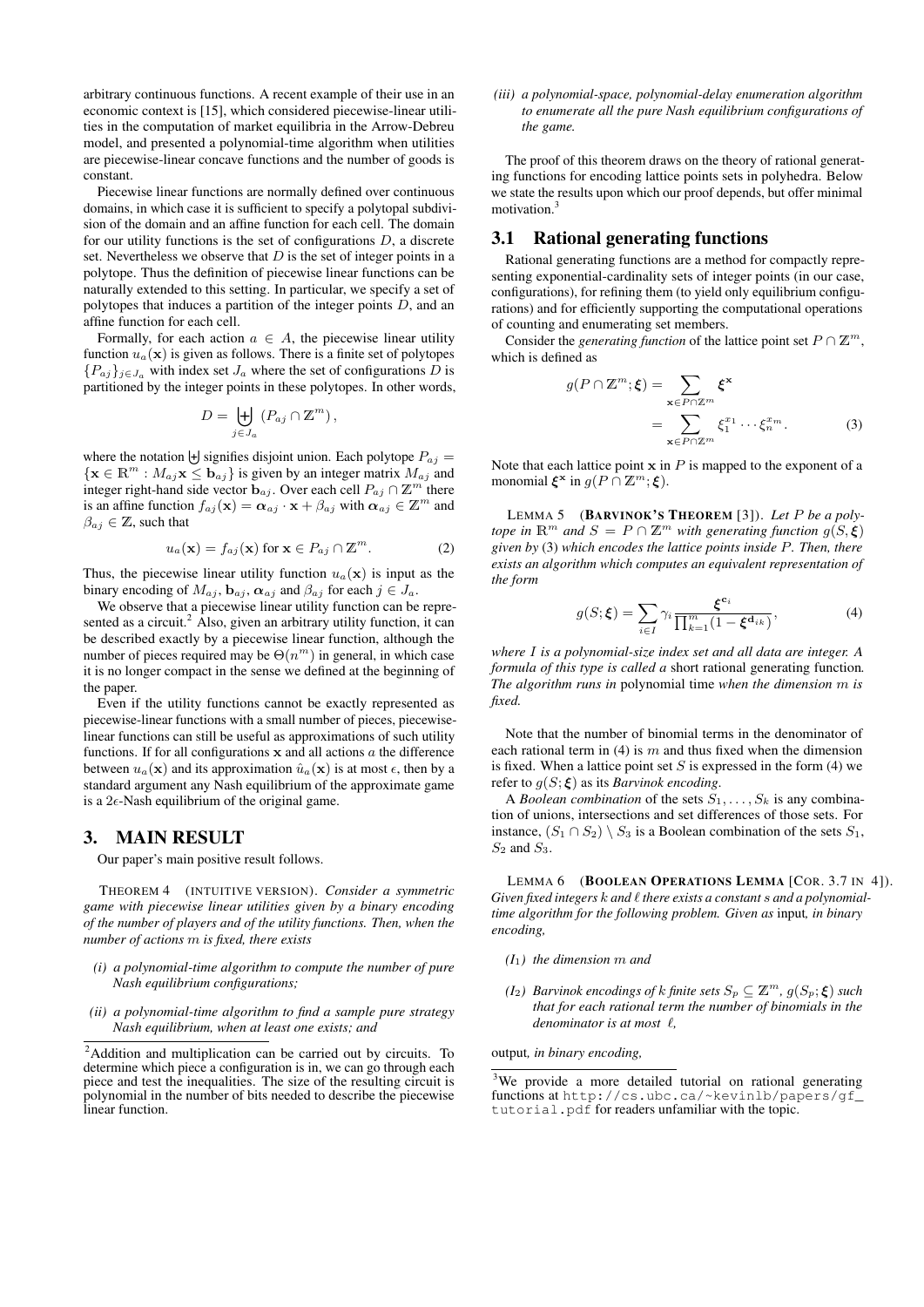*(O*<sub>1</sub>*) rational numbers*  $\gamma_i$ *, integer vectors*  $\mathbf{c}_i$ *,*  $\mathbf{d}_{ij}$  *for*  $i \in I$ *,*  $j = 1, \ldots, s_i$ , where  $s_i \leq s$ , such that

$$
g(S; \boldsymbol{\xi}) = \sum_{i \in I} \gamma_i \frac{\boldsymbol{\xi}^{\mathbf{c}_i}}{(1 - \boldsymbol{\xi}^{\mathbf{d}_{i1}}) \dots (1 - \boldsymbol{\xi}^{\mathbf{d}_{is_i}})}
$$

*is a rational generating function of the finite set* S *that is the* Boolean combination *of the sets*  $S_1, \ldots, S_k$ *, and where each rational term in the expression has at most* s *terms in its denominator and where* I *is a polynomial-sized index set.*

Note that if the input sets  $S_p \subseteq \mathbb{Z}^m$  are integer points inside polyhedra whose Barvinok encodings  $g(S; \xi)$  arise from applying Lemma 5) then the condition that the number of binomials  $\ell$  in the denominators are fixed follows under the assumption that the dimension  $m$  is fixed.

Disjoint unions are a special case of combining sets. To compute disjoint unions of sets we do not appeal to the Boolean Operations Lemma, and thus the number of sets  $k$  in the union may be polynomial in the input size instead of constant.

LEMMA 7 (DISJOINT UNIONS). *If two lattice point sets* S *and*  $T$  *are disjoint then the generating function for*  $S \cup T$  *is the sum of generating functions for* S *and* T*. More generally, for disjoint lattice point sets*  $S_1, \ldots, S_k$ *:* 

$$
g\left(\biguplus_{i=1}^k S_i, \xi\right) = \sum_{i=1}^k g(S_i, \xi),
$$

where  $\biguplus$  denotes disjoint union.

Once a rational generating function of a set S has been computed, various information can be extracted about  $S$ , including cardinality and enumeration.

LEMMA 8 (COUNTING LEMMA [3]). *Let the dimension* m *be a fixed constant. Given a lattice point set* S ∈ Z <sup>m</sup> *input as its Barvinok encoding*  $g(S, \xi)$ *, there exists a polynomial-time algorithm for computing* |S|*.*

LEMMA 9 (ENUMERATION LEMMA). *Let the dimension* m *and the maximum number*  $\ell$  *of binomials in the denominators be fixed. Then there exists a polynomial-space, polynomial-delay enumeration algorithm for the following enumeration problem. Given as* input*, in binary encoding, a bound* M *and the Barvinok encoding*  $g(S,\xi)$  *of a lattice point set*  $S \in [-M, M]^m \cap \mathbb{Z}^n$ , output, *in binary encoding, all points in* S *in lexicographic order.*

#### 3.2 Proof of Main Theorem

We now state our main theorem formally and prove it.

THEOREM 4. *Consider a symmetric game with piecewise linear utilities given by the following input:*

- *(I*1*) the binary encoding of the number* n *of players;*
- *(I*<sub>2</sub>*) for each*  $a \in A$ *, the utility function*  $u_a(\mathbf{x})$  *represented* as the *binary encoding of*  $M_{aj}$ ,  $\mathbf{b}_{aj}$ ,  $\alpha_{aj}$  *and*  $\beta_{aj}$  *for each*  $j \in J_a$ .

*Then, when the number of actions* m *is fixed, there exists*

- *(i) a polynomial-time algorithm to compute the number of pure Nash equilibrium configurations;*
- *(ii) a polynomial-time algorithm to find a sample pure strategy Nash equilibrium, when at least one exists; and*

#### *(iii) a polynomial-space, polynomial-delay enumeration algorithm to enumerate all the pure Nash equilibrium configurations of the game.*

PROOF. We first show that  $N$ , the set of PSNE, can be encoded as a short rational generating function. Let  $N$  denote the set of PSNE. A difficulty in applying generating functions to encoding  $N$  is the nonlinearity of the objectives  $u_a$ . However, since these objectives are piecewise linear, we simply consider the partitions of  $D$  into regions in which the objectives *are* linear. We use these partitions of  $D$  (and hence of  $N$ ) to express  $N$  as a Boolean combination of polytopal lattice point sets, and thus will ultimately be able to apply Lemma 6. The overall idea is to define subsets of configurations that have strictly profitable deviations, then remove these subsets from D, leaving only the set of PSNE.

Define the *deviation set*  $Dev(a, a', j, j')$  as the set of configurations  $x$  in which a player currently playing action  $a$  lying in region  $P_{aj}$  has a *strictly* profitable deviation to playing action  $a'$ , thereby yielding a new configuration  $x' \in P_{a'j'}$ . Such a profitable deviation will exist whenever  $f_{aj}(\mathbf{x}) < f_{a'j'}(\mathbf{x}')$ . Since the affine functions have integer coefficients, we can rewrite this condition as  $f_{aj}(\mathbf{x}) \leq f_{a'j'}(\mathbf{x}') - 1$  and thereby avoid strict inequalities. Putting this together, we define the deviation set as

$$
Dev(a, a', j, j') = \left\{ \begin{array}{l} \mathbf{x} \in D : x_a \ge 1, \mathbf{x} \in P_{aj}, \\ \mathbf{x}' = \mathbf{x} + \mathbf{e}_{a'} - \mathbf{e}_a \in P_{a'j'} \\ f_{aj}(\mathbf{x}) \le f_{a'j'}(\mathbf{x}') - 1 \end{array} \right\}.
$$
 (5)

Now we can use  $(5)$  to describe N. We obtain

$$
N = D \setminus \bigcup_{a,a'} \biguplus_{j} \biguplus_{j'} Dev(a,a',j,j'),\tag{6}
$$

where the first union is over all  $a, a' \in A$ , the second union is over  $j \in J_a$ , and the third union is over  $j' \in J_{a'}$ . This identity (ignoring for now our claim that the second two unions are disjoint) can be verified as follows. Suppose configuration x ∈ D *is not* an element of the right-hand side of (6). This implies that x lies in some deviation set  $D(a, a', j, j')$  for some  $a, a' \in A$  and  $(j, j') \in A$  $J_a \times J_{a'}$  and hence there is a profitable unilateral deviation away from x, implying that x is not in N. Conversely, suppose  $x \in D$ is not in  $N$ . This implies that there exists a profitable unilateral deviation, say from playing action a to a'. This implies  $u_a(\mathbf{x})$  <  $u_{a'}(\mathbf{x} + \mathbf{e}_{a'} - \mathbf{e}_a)$ . Now, x and  $\mathbf{x} + \mathbf{e}_{a'} - \mathbf{e}_a$  lie in cells  $P_{aj}$ for some  $j \in J_a$  and  $P_{a'j'}$  for some  $j' \in J_{a'}$  respectively. The condition on the utilities then implies that  $f_{aj}(\mathbf{x}) \leq f_{a'j'}(\mathbf{x}') - 1$ . It follows that **x** is in the deviation set  $Dev(a, a', j, j')$  and thus not contained in the righthand side of (6).

Now we substantiate our claims that the second two unions are disjoint. The union indexed by j is disjoint because the sets  $\{P_{aj}\}_{j\in J_a}$ form a partition of D, and  $Dev(a, a', j, j') \subseteq P_{aj}$ . To see that the union indexed by  $j'$  is disjoint, consider an arbitrary element x of  $Dev(a, a', j, j')$ . This implies that  $\mathbf{x}' = \mathbf{x} + \mathbf{e}_{a'} - \mathbf{e}_{a} \in P_{a'j'}$ . Because  $\{P_{a'j'}\}_{j' \in J_{a'}}$  are disjoint sets, for all  $j'' \in J_{a'} \setminus \{j\}$ we have  $\mathbf{x}' \notin P_{a'j''}$  and thus  $\mathbf{x} \notin Dev(a, a', j, j'')$ . Therefore  $Dev(a, a', j, j')$  is disjoint from  $Dev(a, a', j, j'')$  for any  $j', j'' \in$  $J_{a'}, j' \neq j''$ .

We took particular care in describing which unions in our expression for  $N$  are disjoint and which are not. This is because the second and third unions are not of fixed length as would be required for the application of Lemma 6. However, since the unions are disjoint we can use simple addition of generating functions to handle this part of the overall expression of N. To make this precise, note that each of the  $Dev(a, a', j, j')$  terms are polytopal lattice point sets and thus admit Barvinok encodings  $g(Dev(a, a', j, j'), \xi)$  that can be computed in polynomial time by Lemma 5.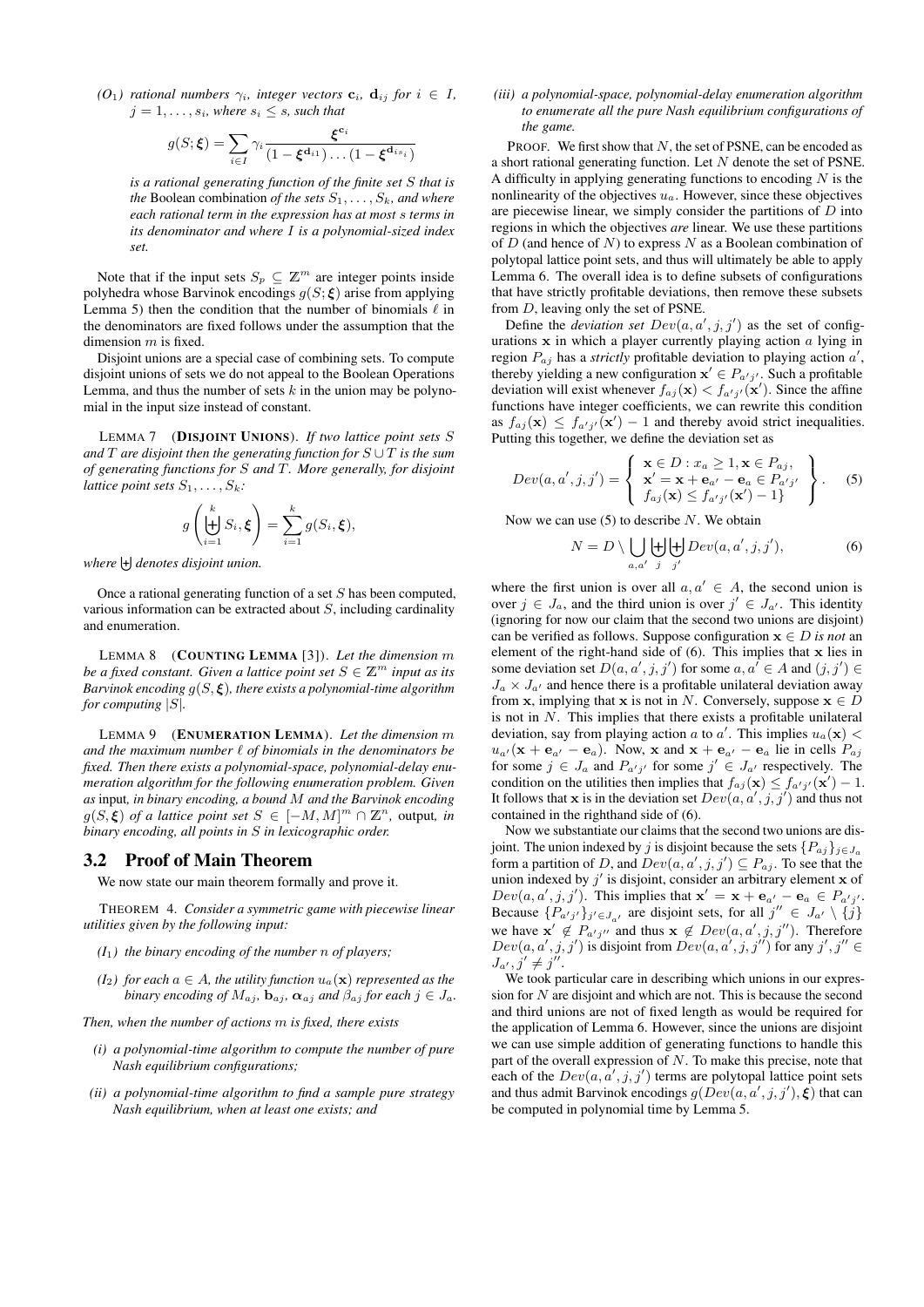For each  $a, a' \in A$  define

$$
Dev(a, a') = \biguplus_{j} \biguplus_{j'} Dev(a, a', j, j').
$$
 (7)

 $Dev(a, a')$  is a disjoint union, and so by Lemma 7 also admits a Barvinok encoding

$$
g(Dev(a, a'), \xi) = \sum_{j} \sum_{j'} g(Dev(a, a', j, j'), \xi).
$$

We can use (7) to rewrite (6) as  $N = D \setminus \bigcup_{a,a' \in A} Dev(a,a')$ . Since D and each of the sets  $Dev(a, a')$  have Barvinok encodings, Lemma 6 tells us that we can also derive such an encoding for  $N$ . This Boolean combination of sets describing  $N$  is of constant length since  $m$  is fixed.

Now that we have shown that  $N$  can be encoded as a short rational generating function, our PSNE computation results follow by applying Lemmas 8 and 9. Given that we can compute  $g(N, \xi)$  in polynomial time, we can compute its cardinality in polynomial time by applying Lemma 8. This establishes (i). Applying Lemma 9 (noting the bound  $N \subseteq [0, n]^m$ ) we need only wait polynomial time to output the first element of  $N$ , establishing (ii). The enumeration scheme (iii) derives from Lemma 9 directly.  $\square$ 

# 4. SOCIAL-WELFARE MAXIMIZING EQUI-LIBRIA

When there are many equilibrium configurations in a symmetric game, one may ask which equilibrium is "best" according to some objective function. By applying Lemma 6 and a binary-search argument, we can optimize in polynomial time any linear objective over a set of lattice points in Barvinok encoding, and thus over the set of PSNE. This can be extended to piecewise-linear objectives by dealing with each piece separately. Such objective functions include for example the utility  $u_a(\mathbf{x})$  of playing some action a.

A more interesting and natural objective function is the social welfare, which is the sum of all players' utilities. We are thus interested in finding an optimal solution to the optimization problem:

$$
\max\left\{\sum_{a\in A} x_a u_a(\mathbf{x}) : \mathbf{x} \in N\right\}.
$$
 (8)

Denote by  $w(\mathbf{x})$  the objective function of this problem and let  $w^*$ denote its optimal value. Note that  $w(\mathbf{x})$  is not piecewise-linear, but is instead piecewise polynomial. The main result of this section is an FPTAS for this optimization problem.

The result relies on the following lemma from [14] regarding optimizing polynomials over sets encoded as rational generating functions.

LEMMA 10 ([14]). *There exists a algorithm for the following problem. Given as* input *an*

- $(I_1)$  two vectors  $\mathbf{x}_L, \mathbf{x}_U \in \mathbb{Z}^k$ ,
- $(I_2)$  a Barvinok encoding of a finite set  $S \subseteq \mathbb{Z}^k$  of lattice points *that is contained in the box*  $\{ \mathbf{x} : \mathbf{x}_L \leq \mathbf{x} \leq \mathbf{x}_U \}$ *,*
- *(I<sub>3</sub>) a list of coefficients*  $f_i \in \mathbb{Q}$ *, encoded in binary encoding,* and exponent vectors  $\alpha_i \in \mathbb{Z}_+$ , encoded in unary<sup>4</sup> encoding, *representing a polynomial*

$$
f = \sum_{i} f_i \mathbf{x}^{\alpha_i}
$$

<sup>4</sup>In this section we only consider polynomial functions of degree 2 and thus the unary encodings of the exponents are of constant size. *that is non-negative on* S*,*

 $(I_4)$  *a positive rational number*  $1/\epsilon$  *encoded in unary encoding,* 

output*, in binary encoding,*

*(O*<sub>1</sub>*) a point*  $\mathbf{x}_\epsilon$  ∈ *S that satisfies* 

$$
f(\mathbf{x}_{\epsilon}) \ge (1 - \epsilon)f^*
$$
 where  $f^* = \max_{\mathbf{x} \in S} f(\mathbf{x}).$ 

*This algorithm runs in polynomial time when the dimension* n *and the maximum number*  $\ell$  *of binomials in the denominator of the Barvinok encoding of* S *are fixed.*

We now state the main theorem of this subsection.

THEOREM 11. *Consider a symmetric game with the same input* as in Theorem 4, and in addition a positive rational number  $\frac{1}{\epsilon}$  given *in unary encoding. Then, for a fixed number of actions* m *there exists a polynomial-time algorithm to output, in binary encoding, a* configuration  $\mathbf{x}_{\epsilon} \in D$  that satisfies  $w(\mathbf{x}_{\epsilon}) \geq (1 - \epsilon)w^*$  where  $w(\mathbf{x}) = \sum_{a \in A} x_a u_a(\mathbf{x})$  and  $w^* = \max_{\mathbf{x} \in N} w(\mathbf{x})$ .

PROOF. Partition the feasible region  $N$  into subregions where  $u_a(\mathbf{x})$  is linear simultaneously for all  $a \in A$ . This is achieved by considering the problem separately within each cell of the the common refinement of each partition  $\{P_{aj}\}_{j\in J_a}$  of D. Let  $J =$  $\prod_{a \in A} J_a$ . This yields the following fine partition of:  $D = \bigcup_{j \in J} P_j$ where  $\mathbf{j} = (j_a)_{a \in A} \in J$  and  $P_{\mathbf{j}} = \bigcap_{a \in A} P_{a j_a}$ . Note that this is also a partition of N. It is then clear that for  $x \in P_j$  each action's utility is  $u_a(\mathbf{x}) = f_{a j_a}(\mathbf{x})$  and thus,

$$
w^* = \max \left\{ \sum_{a \in A} x_a u_a(\mathbf{x}) : \mathbf{x} \in N \right\}
$$

$$
= \max_{\mathbf{j} \in J} \max \left\{ \sum_{a \in A} x_a f_{a j_a}(\mathbf{x}) : \mathbf{x} \in N \cap P_{\mathbf{j}} \right\}.
$$

Our approach will be to find an  $\epsilon$ -optimal solution  $x_j^*$  for each inner optimization problem

$$
\max\left\{\sum_{a\in A} x_a f_{aj_a}(\mathbf{x}) : \mathbf{x} \in N \cap P_\mathbf{j}\right\}.
$$
 (9)

There are  $|J| = \prod_{a \in A} |J_a|$  such subproblems and note that  $|J|$ is polynomially bounded in the input size. An overall  $\epsilon$ -optimal solution  $\mathbf{x}^*$  is simply the  $\mathbf{x}_j^*$  which maximizes  $\sum_{a \in A} x_a u_a(\mathbf{x}_j^*)$ amongst all  $j \in J$ . To find an  $\epsilon$ -optimal solution to inner optimization problem (9) we apply Lemma 10 with the following input:

- 1. two vectors  ${\bf x}_{L} = (0, 0, \dots, 0)$  and  ${\bf x}_{U} = (n, \dots, n);$
- 2. The data describing the Barvinok encoding of  $N \cap P_j$  given by the encoding of  $N$  from Lemma 4 and the Lemma 6;
- 3. The polynomial objective  $\sum_{a \in A} x_a f_{a j_a}(\mathbf{x})$ , where the coefficients are all 1 and either or quadratic exponents; and
- 4.  $\frac{1}{\epsilon}$  in unary encoding

The result then follows.  $\square$ 

Using a similar argument, we can generalize Theorem 10 to construct an FPTAS for maximizing non-negative piecewise-polynomial functions. Such an FPTAS will be useful in Section 5.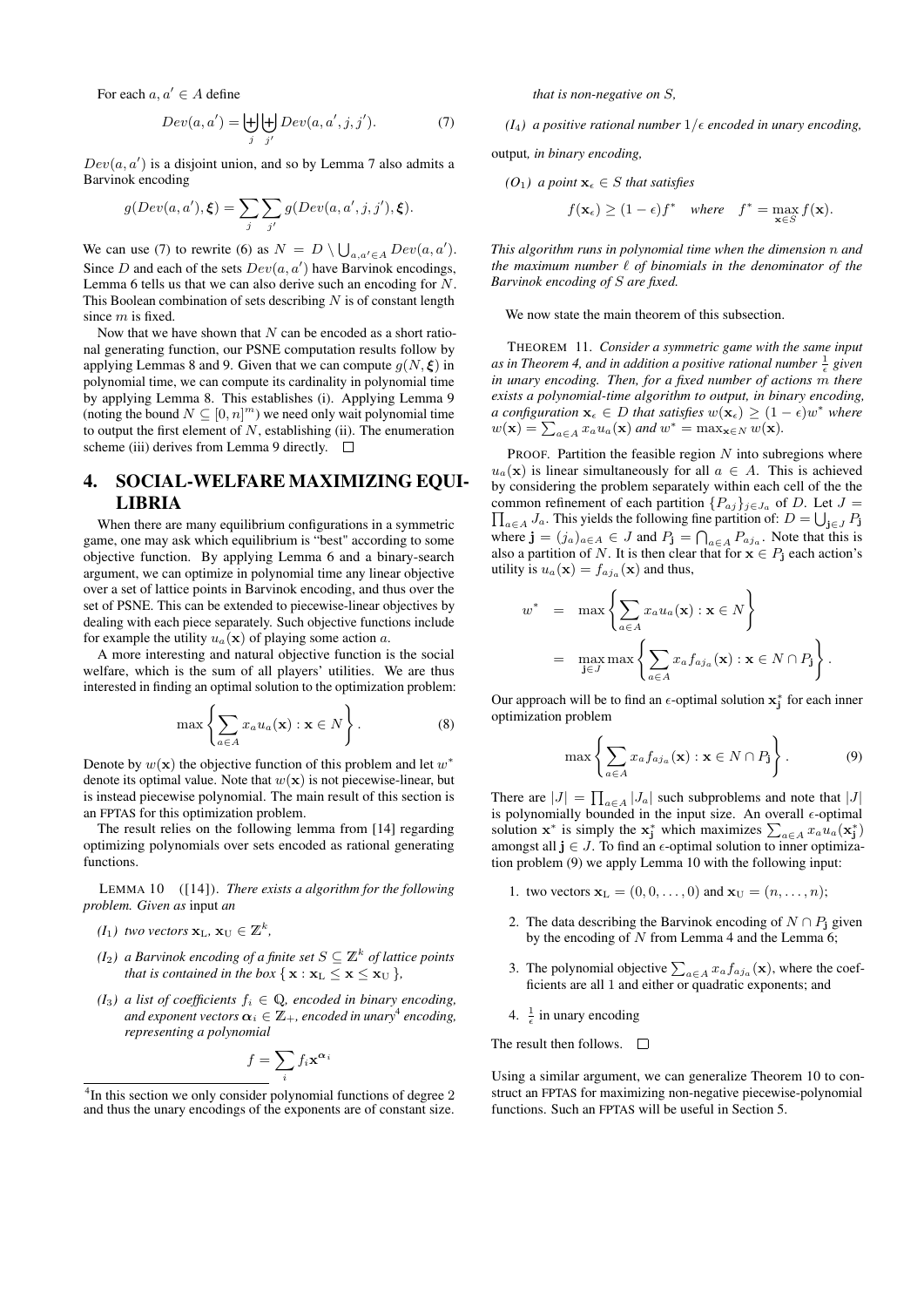# 5. PARAMETERIZED SYMMETRIC GAMES

In this section we extend our approach to model families of symmetric games parameterized by integer parameters, and answer interesting questions about a family of games without having to solve each individual game in the family. Many problems in mechanism design have such a flavor; e.g. designing a game (i.e., setting the parameters) such that the resulting equilibria satisfy certain properties or optimize a certain objective.

We allow a fixed number of integer parameters that additively influence each piece of the utility functions, and furthermore allow the *number* of players to be considered as a parameter. The set of actions remains fixed in each member of the parametric family.

Our overall approach is to use rational generating functions as before, except that we augment the configuration vector with the vector of integer parameters. The resulting set we encode as a generating function is the graph of the parameters–equilibria correspondence.

#### 5.1 Parametric families of symmetric games

Since we are considering parametric families of games in which the number of players is a changing parameter, we define our piecewise linear utilities over configurations of different numbers of players. That is, we define the utilities over the set of *feasible configurations*

$$
F = \{ \mathbf{x} \in \mathbb{Z}^m : 0 \le \sum_{a \in A} x_a \le B, x_a \ge 0, \ \forall a \in A \},\
$$

where  $B$  is a bound on the total number of players. In other words, the number of players in the game can be between  $0$  and  $B$ .

The utilities are specified by a polyhedral subdivision  $\{P_{aj}\}_{j\in J_a}$ of F for each action a, and affine functions  $f_{aj}$  defined over the cells  $P_{aj}$  as in Section 2 except that now the division is over F. We also introduce a fixed number of parameters that control the additive constants in the affine functions  $f_{ai}$ . We constrain these parameters to be the lattice points inside a polytope of fixed dimension  $R \in \mathbb{R}^d$ . Formally, let **p** be a d-dimensional integer vector inside of  $Q =$  $R \cap \mathbb{Z}^d$  and for each  $a \in A$  and  $j \in J_a$ , define

$$
f_{aj}(\mathbf{x}, \mathbf{p}) = \alpha_{aj} \cdot \mathbf{x} + \beta_{aj} \cdot \mathbf{p}, \qquad (10)
$$

where now

$$
u_a(\mathbf{x}, \mathbf{p}) = f_{aj}(\mathbf{x}, \mathbf{p}) \text{ for } \mathbf{p} \in Q \text{ and } \mathbf{x} \in P_{aj}. \tag{11}
$$

We are interested in encoding the set of *parameterized PSNE* defined as

$$
N = \{ (\mathbf{x}, n, \mathbf{p}) : \mathbf{p} \in Q, n \in \{0 \dots B\}, \mathbf{x} \in N(n, \mathbf{p}) \}, \quad (12)
$$

where  $N(n, p)$  is the set of PSNE in the symmetric game with n players, feasible configurations  $D_n = \{ \mathbf{x} \in F : \sum_{a \in A} x_a = n \}$ and utilities defined as in (11) for the given parameter p.

The approach we use to encode  $N$  is similar to that of Section 3 in that we describe  $N$  as a Boolean combination of sets of lattice points contained in polyhedra that in part derive from a partitioning of N into cells of the form  $N \cap P_j$  using the same notation as in the proof of Theorem 11. The expression of  $N$  as a Boolean combination of sets is

$$
N = H \setminus \bigcup_{a,a'} \biguplus_{j'} \biguplus_{j'} Dev(a,a',j,j'),\tag{13}
$$

where  $H = \{(\mathbf{x}, n, \mathbf{p}) : \mathbf{x} \in D_n, n \in \{0, \dots, B\}, \mathbf{p} \in Q\}$  is the overall feasible set, and the first union is over all  $a, a' \in A$ , the second union is disjoint over  $j \in J_\alpha$ , the third union is disjoint over  $j' \in J_{a'}$  and  $Dev(a, a', j, j')$  is the set

$$
\left\{ (\mathbf{x}, n, \mathbf{p}) : \begin{array}{l} \mathbf{p} \in Q, 0 \leq n \leq B, n \in \mathbb{Z} \\ \mathbf{x} \in D_n \cap P_{aj} \\ \mathbf{x}' = \mathbf{x} + \mathbf{e}_{a'} - \mathbf{e}_a \in P_{a'j'} \\ f_{aj}(\mathbf{x}) \leq f_{a'j'}(\mathbf{x}') - 1 \end{array} \right\}.
$$
 (14)

It is clear that H and each  $Dev(a, a', j, j')$  is a polytopal lattice point set in  $(x, n, p)$  and thus a Barvinok encoding of N obtains by applying similar reasoning to that found in Theorem 4.

We have thus established the following.

THEOREM 12. *Consider a parametric family of symmetric games with* m *actions and* n *players with utility functions parameterized by*  $p \in Q$  *as found in* (11) *given by the following input in binary encoding:*

- *(I*1*) an integer bound* B *on the number of players;*
- *(I*2*) an inequality description of a rational polytope* R *contained*  $in \mathbb{R}^d$ ;
- *(I*<sub>3</sub>*) for each*  $a \in A$ *, a nonnegative integer*  $|J_a|$  *and each*  $j ∈$  $J_a = \{1, \ldots, |J_a|\}$  *an inequality description of the polytope*  $P_{aj}$  *and integer vectors*  $\boldsymbol{\alpha}_{aj} \in \mathbb{Z}^m$ *, and integers*  $\boldsymbol{\beta}_{aj}$ *defining the affine functions*  $f_{aj}(\mathbf{x}) = \alpha_{aj} \cdot \mathbf{x} + \beta_{aj} \cdot \mathbf{p}$ .

*Then, the set* N *of parameterized PSNE defined in* (12) *has a Barvinok encoding, which can be computed in polynomial time when the number of actions* m *and the dimension of the parameter space* d *is fixed.*

#### 5.2 Optimization over parameters

Once we have a Barvinok encoding of the set  $N$  of parameterized PSNE, we can use it to answer questions about game-theoretic properties of the parameterized family. For example, if we are interested in finding a value for the parameter such that a PSNE exists, it is just a matter of enumerating from the set  $N$ . Similarly we can optimize linear and polynomial objective functions of the parameters, subject to the constraint that a PSNE exists, by optimizing the objective function over the set  $N$ .

A more interesting case is when we want to find optimal parameters under some objective function that depends on the PSNE configuration as well as on the parameters themselves. Since each game in the family can have multiple PSNEs, the problem is not well defined until we specify how PSNEs are selected. Depending on the application domain, we might consider selecting the best-case PSNE for each game, or selecting the worst-case PSNE. For example in mechanism design problems, best-case analysis (e.g. recent work on the price of stability [2]) is useful for getting bounds on what we could achieve under equilibrium behavior; while worst-case analysis (e.g. recent work on the price of anarchy [22, 29]) is useful for designing mechanisms with guaranteed performance.

Depending on whether we want to select (e.g.) best-case PSNE or worst-case PSNE, different types of optimization problems arise. For example, if we want to minimize the function  $f(\mathbf{x}, n, \mathbf{p})$ , selecting the best-case PSNE yields the problem

$$
\min\{f(\mathbf{x}, n, \mathbf{p}) : (\mathbf{x}, n, \mathbf{p}) \in N\}.
$$
 (15)

Using similar arguments as in Section 4, we have the following result:

THEOREM 13. *When* f *is piecewise linear or piecewise polynomial, problem* (15) *can be solved in polynomial time or approximated in polynomial time, respectively.*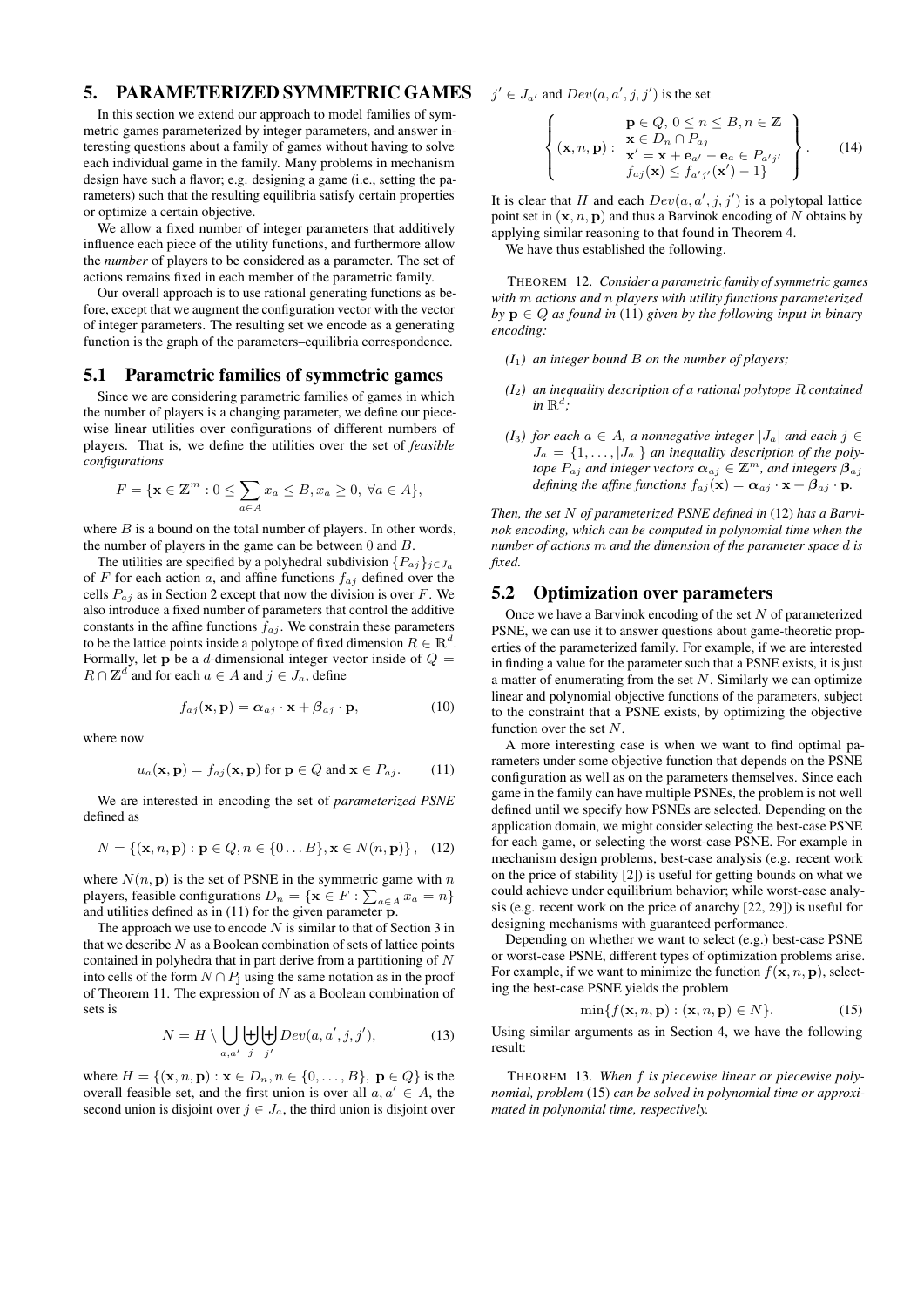We now turn to a trickier problem than  $(15)$ , selecting the worstcase PSNE. This yields the problem

$$
\min_{n,\mathbf{p}} \max_{\mathbf{x}: (\mathbf{x}, n, \mathbf{p}) \in N} f(\mathbf{x}, n, \mathbf{p}).
$$
 (16)

We propose a branch-and-bound approach for solving the minmax optimization (16). Branch and bound is a general optimization method for nonconvex optimization problems, applicable to discrete domains as well as continuous domains [23, 24]. At a high level, the algorithm partitions the space of candidate solutions into regions and iteratively refines the partitioning by bisecting a region along one of its dimensions. The algorithm can prune off regions using bounds on the objective value for each of the regions.

For our problem, a "region" corresponds to the set of integer points in a polytope. The branch-and-bound approach requires that the bounds on the objective value can be efficiently computed for each region. For each region L, we can compute a lower bound on the value of any candidate solution  $n$ ,  $p$  from the region by solving

$$
\min\{f(\mathbf{x},n,\mathbf{p}):(\mathbf{x},n,\mathbf{p})\in N,(n,\mathbf{p})\in L\}.
$$

We can compute an upper bound by picking some  $\hat{n}$ ,  $\hat{p}$  in L and solving the optimization  $\max_{\mathbf{x}: (\mathbf{x}, \hat{n}, \hat{\mathbf{p}}) \in N} f(\mathbf{x}, \hat{n}, \hat{\mathbf{p}})$ . Finally, there is a wide choice on the order in which the regions are explored. For discrete domains, a simple and memory-efficient approach is to explore the regions in a depth-first order. The algorithm is outlined as follows.

- 1. Set of regions  $\mathcal L$  is initialized with one region  $\{(n, \mathbf p): 0 \leq \mathbf p\}$  $n \leq B, \mathbf{p} \in R$   $\cap \mathbb{Z}^{d+1}$ .
- 2. Global upper bound UB is initialized to  $\infty$ .
- 3. Repeat until  $\mathcal L$  is empty:
	- (a) Take the next region  $L$  from  $\mathcal L$  in depth-first order.
	- (b) If L contains only one integer point  $(\hat{n}, \hat{\mathbf{p}})$ , solve  $\hat{f}$  =  $\max_{\mathbf{x}: (\mathbf{x}, \hat{n}, \hat{\mathbf{p}}) \in N} f(\mathbf{x}, n, \mathbf{p})$ . Update  $UB$  if  $\hat{f} > UB$ .
	- (c) Otherwise (i.e.,  $L$  contains more than one integer point), compute the lower bound  $LB$  for  $L$  as discussed above. If  $LB \geq UB$  discard L. Otherwise bisect L along its longest dimension, and replace  $L$  in  $\mathcal L$  by the resulting two regions.
- 4. Return UB as the optimal value.

The worse-case running times for branch-and-bound algorithms are exponential in general. Nevertheless, when the algorithm can prune off large regions, it can be much faster than the brute-force approach of trying every parameter instantiation. For branch-and-bound to be effective, upper- and lower-bounds for each region need to be computed in polynomial time. As discussed above, this is the case if f is piecewise linear.

THEOREM 14. *For piecewise-linear* f*, the branch-and-bound algorithm finds the optimum of* (16) *in finite time; furthermore, steps 3b and 3c of the algorithm can be computed in polynomial time.*

## 5.3 Fitting a "closest game" to an observed equilibrium

We now consider a problem from econometrics: determining parameters of a utility model that would give rise to observed equilibrium behavior. In particular, we show how to fit an undetermined parameter **p** to an observed configuration  $\tilde{\mathbf{x}}$  in a game with *n* players.

Suppose we are analyzing a system modeled as an  $n$ -player symmetric game where certain aspects of the game's utility functions

are unknown, and furthermore the set of candidate utility functions belongs to the set of parametric (in p) piecewise-linear utilities of the form of (11). We are given the players' observed behavior in the game as some configuration  $\tilde{\mathbf{x}}$ . Assuming the players are behaving rationally, we would like to know the game's true utility functions, i.e., to estimate the parameter p. Note that we are not parameterizing the number of players  $n$ , since given any observed configuration  $\tilde{\mathbf{x}}$  we automatically determine the number of players n as  $\sum_{a \in A} \tilde{x}_a$ . Thus, for simplicity we use the notation  $N(\mathbf{p})$  instead of  $N(n, \mathbf{p})$ to denote the set of PSNEs with parameter p.

Assuming the players play a PSNE if one exists, we would like to find a  $p \in Q$  such that  $\tilde{x}$  is a PSNE of the game with parameter **p**. Formally, the set of such **p** is  $N_{\tilde{\mathbf{x}}} = \{ \mathbf{p} : \mathbf{p} \in Q, (\tilde{\mathbf{x}}, \mathbf{p}) \in N \}.$ A Barvinok encoding of  $N_{\tilde{x}}$  can be computed efficiently using a similar construction as in Section 5.1.

However, there might not be such a p, i.e., the set  $N_{\tilde{\mathbf{x}}}$  might be empty. In this case we would like to find  $p$  such that  $\tilde{x}$  is close to being an equilibrium. One measure of closeness to being an equilibrium is  $\epsilon$ -equilibrium. Define  $\tilde{N}$  to be the set of  $(\mathbf{x}, \mathbf{p}, \epsilon)$ such that  $x$  is an  $\epsilon$ -equilibrium of the game with parameter p. We can straightforwardly compute a Barvinok encoding of  $\tilde{N}$  using a similar construction as in Section 5.1, with  $\epsilon$  as an additional parameter. Then finding the best parameter p amounts to solving the optimization

$$
\begin{aligned}\n\min \quad \epsilon \\
\text{s.t.} \quad (\mathbf{x}, \mathbf{p}, \epsilon) \in \tilde{N}, \ \mathbf{x} = \tilde{\mathbf{x}}.\n\end{aligned}
$$

From our discussion at the outset of Section 4 regarding optimizing linear functions over sets with Barvinok encodings, we observe that this can be solved in polynomial time (with a fixed number of actions) since the objective function is linear.

Instead of using  $\epsilon$ -equilibria, we could try to minimize the distance between  $\tilde{x}$  and the set  $N(p)$  of PSNE given p, which is defined as the infimum of distances between  $\tilde{\mathbf{x}}$  and points in the set  $N(\mathbf{p})$ . This yields the optimization problem

$$
\begin{aligned}\n\min \quad & d(\mathbf{x}, \tilde{\mathbf{x}}) \\
\text{s.t.} \quad & (\mathbf{x}, \mathbf{p}) \in N,\n\end{aligned}
$$

where  $d$  is the distance metric. De Loera et al. [14] analyzed optimization problems of this form. Here we derive some basic results. If *d* is the  $\ell_1$  distance, i.e.,  $d(\mathbf{x}, \tilde{\mathbf{x}}) = \sum_a |x_a - \tilde{x}_a|$ , the problem can be formulated as

$$
\begin{aligned}\n\min \quad & \sum_{a} d_a \\
\text{s.t.} \quad & (\mathbf{x}, \mathbf{p}) \in N, \\
& x_a - \tilde{x}_a \leq d_a, \forall a \in A, \\
& \tilde{x}_a - x_a \leq d_a, \forall a \in A,\n\end{aligned}
$$

which has a linear objective. Since a Barvinok encoding of the feasible set of the above problem can be computed in polynomial time using a similar construction as in Section 5.1, the problem can be solved in polynomial time. A similar argument shows that the version of the problem with the  $\ell_{\infty}$  distance can be solved in polynomial time. If d is the  $\ell_q$  distance for  $1 < q < \infty$ , the problem can be formulated as one with a polynomial objective using similar techniques as above, and thus can be approximated in polynomial time using Theorem 10. See [14] for a more detailed discussion which identifies a more general class of computationfriendly distance metrics.

Another scenario is when the set  $N_{\tilde{x}}$  has multiple points, and we would like to find the parameter p with the "best fit". The distance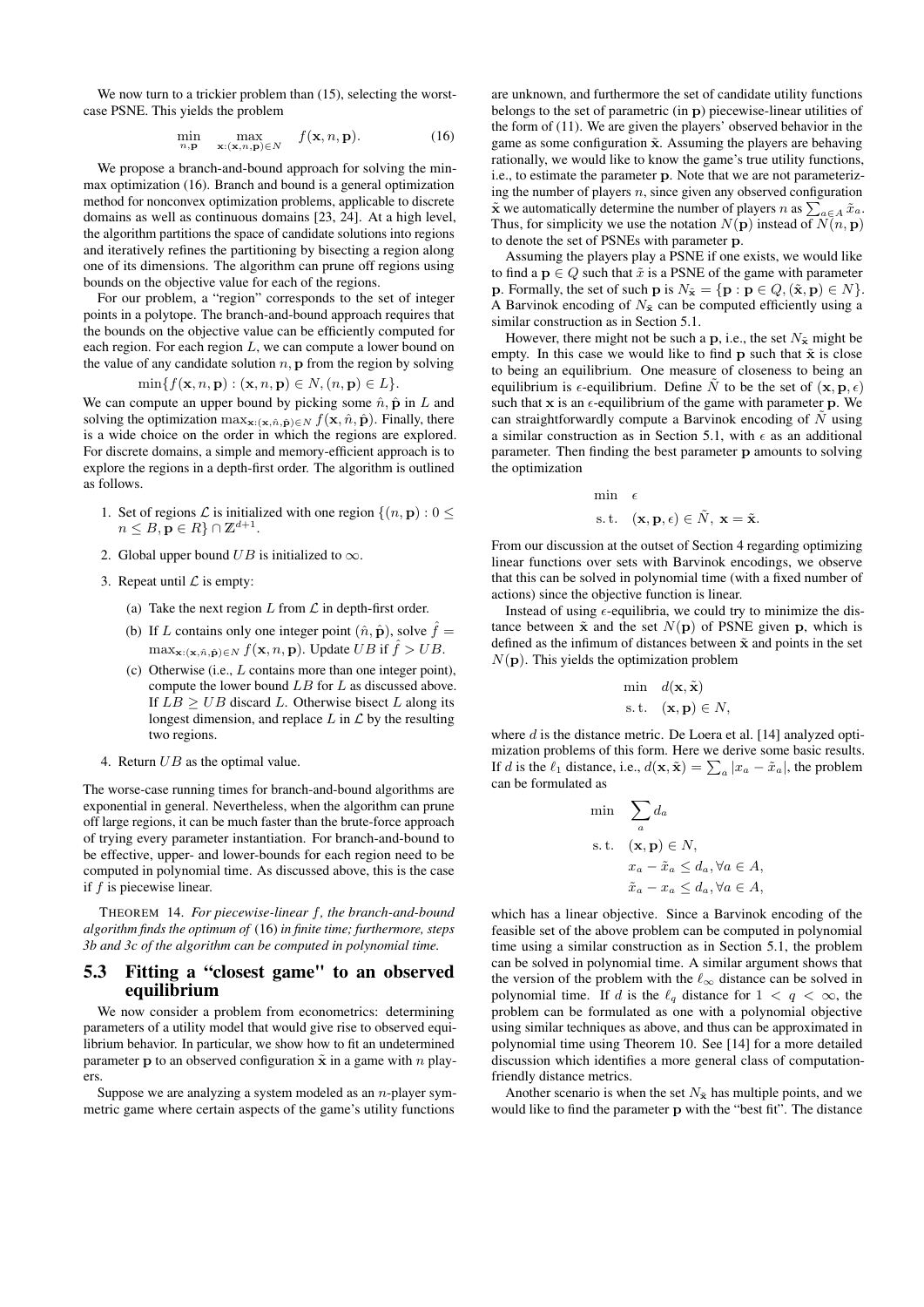between  $\tilde{x}$  and  $N(\mathbf{p})$  is 0 for  $\mathbf{p} \in N_{\tilde{\mathbf{x}}}$ , and is thus not useful here. One approach is to find **p** such that  $\tilde{x}$  is close to all points in  $N(\mathbf{p})$ . In other words, we choose the parameter  $p \in N_{\tilde{x}}$  that minimizes the largest distance from  $\tilde{\mathbf{x}}$  to any equilibrium in  $\mathbf{x} \in N(\mathbf{p})$ . Formally, we need to solve

$$
\min_{\mathbf{p}\in N_{\tilde{\mathbf{x}}}}\max_{\mathbf{x}\,\text{s.t.}(\mathbf{x},\mathbf{p})\in N} \quad d(\mathbf{x},\tilde{\mathbf{x}}). \tag{17}
$$

This is an instance of the min-max optimization problem (16). When d is the  $\ell_1$  distance or the  $\ell_{\infty}$  distance,  $d(\mathbf{x}, \tilde{\mathbf{x}})$  is piecewise linear in  $x$ , in which case the problem (17) can be solved using the branchand-bound algorithm as discussed in Section 5.2. To avoid having to partition the set  $N_{\tilde{x}}$  (which can have a complex shape), we can instead let p range from Q, and modify Step 3c of the algorithm so that whenever we have a region  $L \subset Q$  such that  $L \cap N_{\tilde{\mathbf{x}}} = \emptyset$ , we set the lower bound for L to be  $\infty$ .

## 5.4 Finding parameters with good equilibrium payoffs

A common goal in mechanism design is to set the parameters of the game so as to achieve some desired properties in the resulting equilibria. Here we consider a mechanism designer choosing the parameters  $n$  and  $p$  such that the resulting symmetric game has equilibria with good payoffs. There are several ways to measure the "goodness" of an equilibrium. Suppose the objective we are interested in is the payoff of the worst-off player given an equilibrium **x**, i.e.,  $\min_{a:x_a>0} u_a(\mathbf{x}, \mathbf{p})$ . As discussed in Section 5.2, we need to specify how PSNE are selected for each game. If we pick the best-case PSNE, this yields the optimization problem

$$
\max_{(\mathbf{x},n,p)\in N} \min_{a:x_a>0} u_a(\mathbf{x},\mathbf{p}).
$$
\n(18)

THEOREM 15. *The optimization problem* (18) *can be solved in polynomial time.*

PROOF. The problem can be rewritten as

$$
\begin{aligned}\n\max & \quad w \\
\text{s.t.} & \quad (\mathbf{x}, n, \mathbf{p}, w) \in S\n\end{aligned}
$$

where  $S$  is the set

$$
\left\{(\mathbf{x}, n, \mathbf{p}, w): \begin{array}{l} (\mathbf{x}, n, \mathbf{p}) \in N, u_{\min} \leq w \leq u_{\max} \\ \forall a \in A : w \leq u_a(\mathbf{x}, \mathbf{p}) \text{ OR } x_a = 0 \end{array}\right\}.
$$

 $u_{\text{min}}$  and  $u_{\text{max}}$  are the minimum and maximum utilities possible in the game (they can be computed in polynomial time in fixed dimension). We use a similar technique as in Section 5.1 to construct a Barvinok encoding of S in polynomial time. Therefore, problem (18) can be solved in polynomial time.  $\Box$ 

If we instead pick the worst-case PSNE, we have the optimization problem

$$
\max_{n,p} \min_{\mathbf{x}: (\mathbf{x}, n, \mathbf{p}) \in N} \min_{a: x_a > 0} u_a(\mathbf{x}, \mathbf{p}).
$$
 (19)

This is an instance of the problem (16), and we can apply the branchand-bound algorithm as discussed in Section 5.2.

THEOREM 16. *Problem* (19) *can be solved by the branch-andbound algorithm in worst-case exponential time. Furthermore, steps 3b and 3c of the algorithm (the computation of bounds) require polynomial time.*

PROOF. Here step 3c corresponds to the subproblem

$$
\max_{(\mathbf{x},n,\mathbf{p}) \in N: (\mathbf{n},\mathbf{p}) \in L} \min_{a:x_a > 0} u_a(\mathbf{x},\mathbf{p})
$$
 (20)

for each subregion L of  $\{(n, \mathbf{p}) : 0 \le n \le B, n \in \mathbb{Z}, \mathbf{p} \in Q\},\$ and step 3b corresponds to the subproblem

$$
\min_{\mathbf{x}: (\mathbf{x}, \tilde{n}, \tilde{\mathbf{p}}) \in N} \min_{a: x_a > 0} u_a(\mathbf{x}, \tilde{\mathbf{p}})
$$
(21)

for any given  $\tilde{n}$  and  $\tilde{p}$ . (20) has a similar form as the best-case problem (18) and can be solved using the same approach as above in polynomial time. To solve (21), we break the feasible set into regions: for each subset T of A, we have one region  $D(T) =$  ${x \in D_{\tilde{n}} : x_a > 0$  for all  $a \in T, x_a = 0$  for all  $a \notin T$ . There is a constant number of these regions and we solve the problem separately on each region. Formally, we rewrite the problem as

$$
\min_{T \subseteq A} \quad \min_{\mathbf{x} \in D(T): (\mathbf{x}, \tilde{n}, \tilde{\mathbf{p}}) \in N} \quad \min_{a \in T} u_a(\mathbf{x}, \tilde{\mathbf{p}}).
$$

We can now exchange the latter two min operators to get

$$
\min_{T \subseteq A} \quad \min_{a \in T} \quad \min_{\mathbf{x} \in D(T): (\mathbf{x}, \tilde{n}, \tilde{\mathbf{p}}) \in N} u_a(\mathbf{x}, \tilde{\mathbf{p}}).
$$

The innermost minimization can be solved in polynomial time since  $u_a(\mathbf{x}, \tilde{\mathbf{p}})$  is piecewise-linear. Since the other minimizations are over sets of fixed size, this can be solved in polynomial time.

## 6. REFERENCES

- [1] C. Àlvarez, J. Gabarró, and M. Serna. Pure Nash equilibria in games with a large number of actions. In *MFCS: Proceedings of the International Symposium on Mathematical Foundations of Computer Science*, pages 95–106, 2005.
- [2] E. Anshelevich, A. Dasgupta, J. Kleinberg, E. Tardos, T. Wexler, and T. Roughgarden. The price of stability for network design with fair cost allocation. In *FOCS: Proceedings of the Annual IEEE Symposium on Foundations of Computer Science*, volume 45, pages 295–305. IEEE COMPUTER SOCIETY PRESS, 2004.
- [3] A. Barvinok. A polynomial time algorithm for counting integral points in polyhedra when the dimension is fixed. *Mathematics of Operations Research*, 19(4):769–779, 1994.
- [4] A. Barvinok and K. M. Woods. Short rational generating functions for lattice point problems. *Journal of the American Mathematical Society*, 16(957-979), 2003.
- [5] N. A. R. Bhat and K. Leyton-Brown. Computing Nash equilibria of action-graph games. In *UAI: Proceedings of the Conference on Uncertainty in Artificial Intelligence*, pages 35–42, 2004.
- [6] F. Brandt, F. Fischer, and M. Holzer. Symmetries and the complexity of pure Nash equilibrium. *Journal of Computer and System Sciences*, 75(3):163–177, 2009.
- [7] X. Chen and X. Deng. Settling the complexity of two-player Nash equilibrium. In *FOCS: Proceedings of the Annual IEEE Symposium on Foundations of Computer Science*, pages 261–272, 2006.
- [8] S. Cheng, D. Reeves, Y. Vorobeychik, and M. Wellman. Notes on equilibria in symmetric games. In *AAMAS-04 Workshop on Game-Theoretic and Decision-Theoretic Agents*, 2004.
- [9] C. Daskalakis, A. Fabrikant, and C. Papadimitriou. The game world is flat: The complexity of Nash equilibria in succinct games. In *ICALP: Proceedings of the International Colloquium on Automata, Languages and Programming*, pages 513–524, 2006.
- [10] C. Daskalakis, P. W. Goldberg, and C. H. Papadimitriou. The complexity of computing a Nash equilibrium. In *STOC: Proceedings of the Annual ACM Symposium on Theory of Computing*, pages 61–70, 2006.